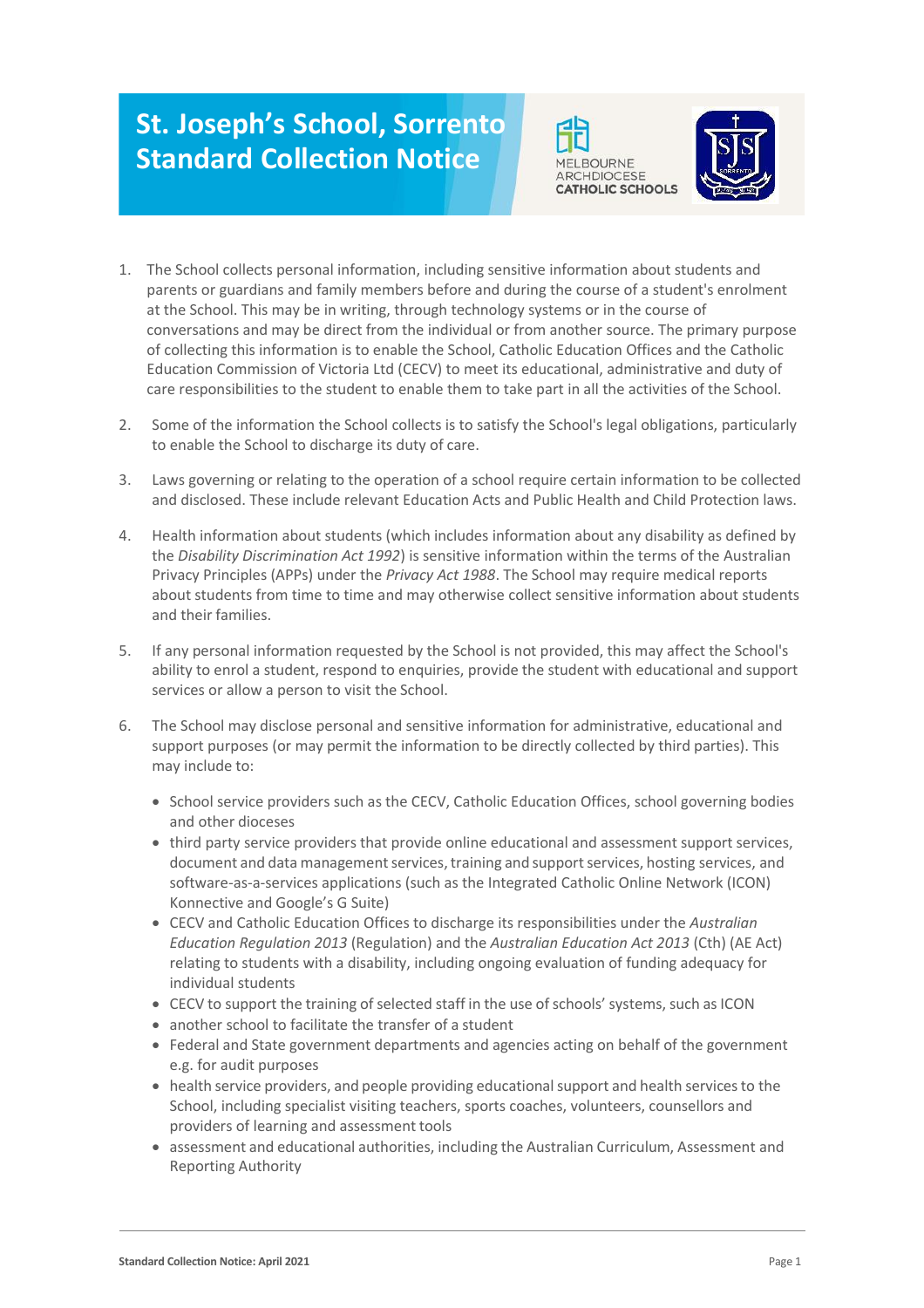- people providing administrative and financial services to the School
- anyone you authorise the School to disclose information to; and
- anyone to whom the School is required or authorised to disclose the information to by law, including under child protection laws.
- 7. The school is required by the Federal *Australian Education Regulation (2013) and Australian Education Act 2013* (Cth) (AE Act) to collect and disclose certain information under the *Nationally Consistent Collection of Data* (NCCD) on students with a disability. The school provides the required information at an individual student level to the Catholic Education Offices and the CECV, as an approved authority. Approved authorities must comply with reporting, record keeping and data quality assurance obligations under the NCCD. Student information provided to the federal government for the purpose of the NCCD does not explicitly identify any student.
- 8. Personal information collected from students is regularly disclosed to their parents or guardians.
- 9. If you make an enrolment application to another School, personalinformation including health information provided during the application stage may be collected from, or shared with, the other school.
- 10. The School may use online or 'cloud' service providers to store personal information and to provide services to the School that involve the use of personal information, such as services relating to email, instant messaging and education and assessment applications. Some limited personal information may also be provided to these service providers to enable them to authenticate users that access their services. This personal information may reside on a cloud service provider's servers which may be situated outside Australia. Further information about the School's use of an online or 'cloud' service providers is contained in the School's Privacy Policy.
- 11. The School's Privacy Policy, accessible on the School's website, sets out how parents or students may seek access to and correction of their personal information which the School has collected and holds. However, access may be refused in certain circumstances such as where access would have an unreasonable impact on the privacy of others, where access may result in a breach of the School's duty of care to the student, where students have provided information in confidence or where the School is otherwise required or authorised by law to refuse access. Any refusal will be notified in writing with reasons (unless, given the grounds for refusal, it would be unreasonable to provide reasons).
- 12. The School makes reasonable efforts to be satisfied about the protection of any personal information that may be collected, processed and stored outside Australia in connection with any cloud and third party services and will endeavour to ensure it will be located in countries with substantially similar protections as the APPs.
- 13. Where personal, including sensitive information is held by a cloud computing service provider on behalf of CECV for educational and administrative purposes, it may be stored on servers located within or outside Australia.
- 14. School personnel and the school's service providers, and the CECV and its service providers, may have the ability to access, monitor, use or disclose emails, communications (e.g. instant messaging), documents and associated administrative data for the purposes of administering the ICON system and ensuring its proper use.
- 15. The School may disclose limited personal information to the school parish to facilitate religious and sacramental programs, and other activities such as fundraising.
- 16. The School's Privacy Policy is accessible via the school website, newsletter, handbook, or from the School office. The policy sets out how parents, guardians or students may seek access to, and correction of their personal information which the School has collected and holds. However, access may be refused in certain circumstances such as where access would have an